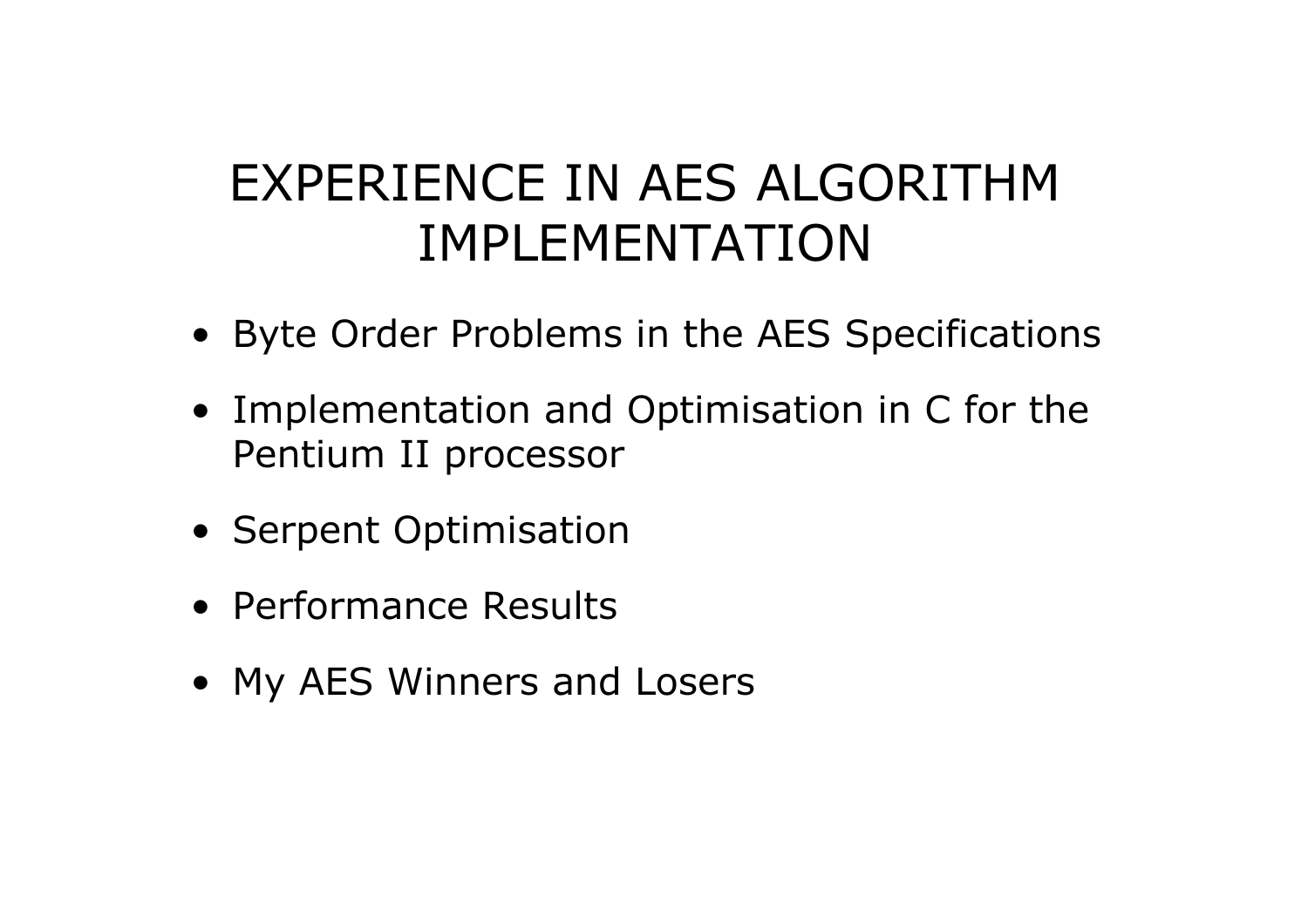## Is E2 'Big-Endian' or 'Little-Endian'?

- 3. For an element  $(a_{n-1}, a_{n-2},..., a_0)$  of set  $A^n$ , let  $a_{n-1}$  be the left most element, and  $a_0$ be the right most element.
- 12. An element  $(a_7, a_6, \ldots, a_0)$  in the set **B**, where  $a_i \in GF(2)$ , is identified with

$$
\sum_{i=0}^7 \widetilde{a}_i 2^i \bmod 2^8 \mathbf{Z} \in \mathbf{Z}/2^8 \mathbf{Z},
$$

where  $a_i \in GF(2)$   $(i = 0, 1, ..., 7)$  corresponds to  $\tilde{a}_i \in \{0, 1\} \subset \mathbb{Z}$  in a canonical way, i.e.,  $a_7$  is the most significant (left most) bit and  $a_0$  is the least significant (right most) bit.

13. An element  $(b_3, b_2, b_1, b_0)$  in the set **W**, where  $b_i \in \mathbf{B}$ , is identified with

$$
\sum_{i=0}^3 \tilde{b}_i 2^{8i} \bmod 2^{32} \mathbf{Z} \in \mathbf{Z}/2^{32} \mathbf{Z},
$$

where  $b_i \in \mathbf{B}$   $(i = 0, 1, 2, 3)$  corresponds to  $\tilde{b}_i \in \{0, 1, \ldots, 2^8 - 1\} \subset \mathbf{Z}$ . The correspondence of  $b_i$  to  $\tilde{b}_i$  is defined in item 12.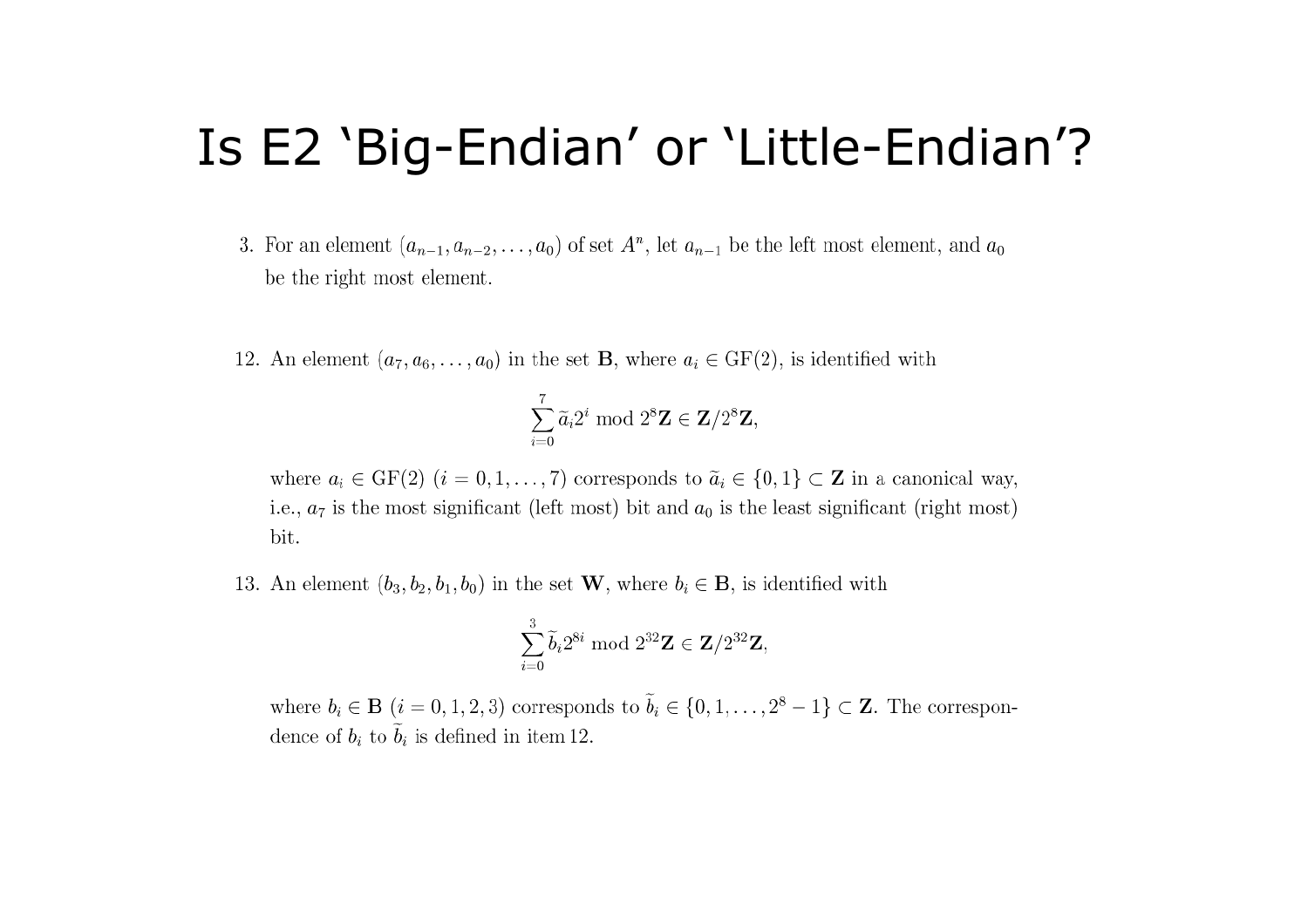## HPC and Serpent I/O Byte Order?

#### HPC:

Bits are numbered from left to right, with bit 63 being the leftmost bit of a word, and also the numerically largest.

If an ascii character string is used as a key, the characters are placed into an array of 64-bit words, right-to-left. The first character of the string will occupy bit positions 7-0, the second character will occupy bit positions 15-8, etc. Within a character,

When hexadecimal data is presented to Hasty Pudding, a different convention is used: Complete words are filled in from left to right,

#### Serpent:

streams. The indices of the bits are counted from 0 to bit 31 in one 32-bit word, 0 to bit 127 in 128-bit blocks, 0 to bit 255 in 256-bit keys, and so on. For internal computation, all values are represented in little-endian, where the first word (word  $\theta$ ) is the least significant word, and the last word is the most significant, and where bit 0 is the least significant bit of word 0. Externally, we write each block as a plain 128-bit hex number.

- External to what? The Cipher? The Program?
- And what exactly is a 'plain' 128-bit hex number?
- Non-portable if written in the machine format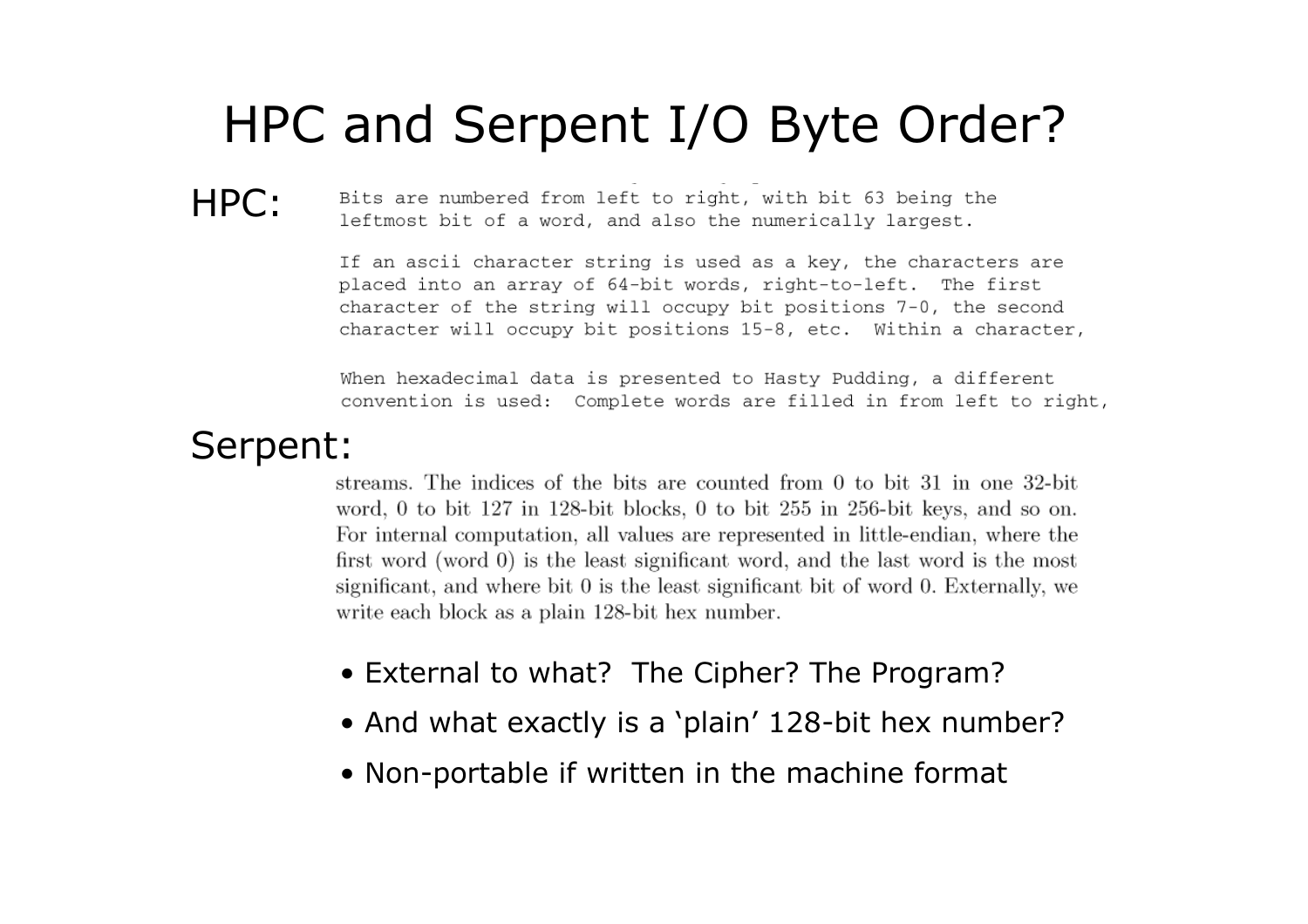## Specifications - Byte Order

| Algorithm       | Specified I/O byte    | Internal byte | Required action on a little-endian       |  |  |  |  |
|-----------------|-----------------------|---------------|------------------------------------------|--|--|--|--|
|                 | order                 | order         | processor to match supplied test vectors |  |  |  |  |
| RC <sub>6</sub> | little-endian         | neutral       | none                                     |  |  |  |  |
| Rijndael        | implied little-endian | neutral       | none                                     |  |  |  |  |
| <b>MARS</b>     | little-endian         | neutral       | none                                     |  |  |  |  |
| <b>TWOFISH</b>  | little-endian         | little-endian | none                                     |  |  |  |  |
| <b>CRYPTON</b>  | little-endian         | little-endian | none                                     |  |  |  |  |
| <b>CAST-256</b> | none                  | neutral       | invert byte order in each 32-bit word    |  |  |  |  |
| E <sub>2</sub>  |                       |               | invert byte order in each 32-bit word    |  |  |  |  |
| Serpent         | っ                     | little-endian | invert byte order of 16 byte block       |  |  |  |  |
| <b>HPC</b>      | ? (64 bit)            | neutral       | invert byte order in each 64-bit word    |  |  |  |  |
| DFC             | big-endian            | big-endian    | invert byte order in each 32-bit word    |  |  |  |  |
| SAFER+          | big-endian            | neutral       | invert byte order of 16 byte block       |  |  |  |  |
| LOKI97          | ? (64 bit)            | neutral       | invert byte order in each 32-bit word    |  |  |  |  |
| <b>FROG</b>     | little-endian         | neutral       | none                                     |  |  |  |  |
| <b>DEAL</b>     | little-endian         | little-endian | none                                     |  |  |  |  |
| <b>MAGENTA</b>  | implied little-endian | little-endian | none                                     |  |  |  |  |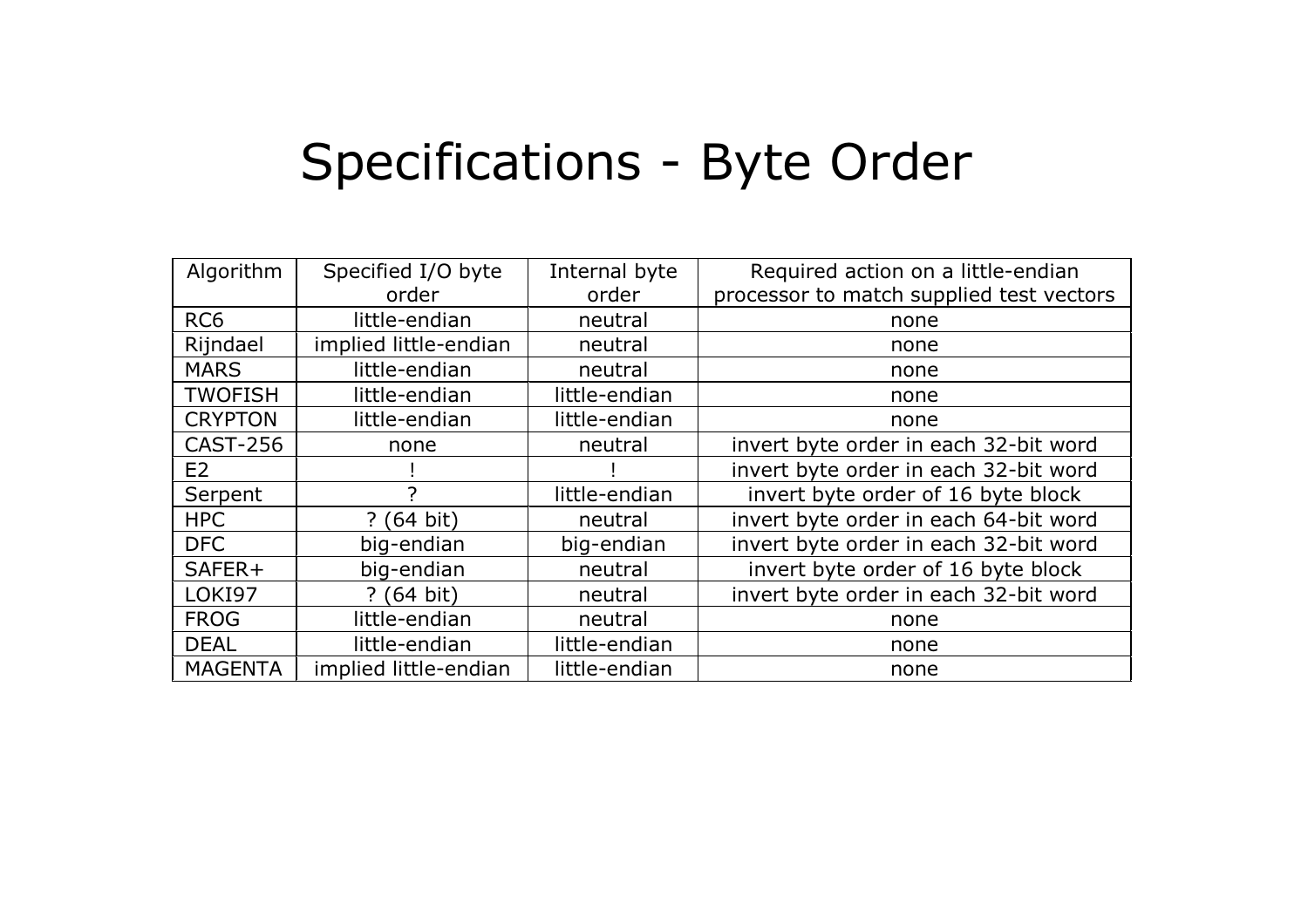## Pentium II Paranoia - RC6

#### The Pentium II has an apoplectic fit when asked to do a division

```
for(k = 0; k < 132; ++k)
                                                   for(k = 0, t--; k < 132; ++k)
\{ a = rot1(l\_key[i] + a + b, 3);\{ a = rotl(1 key[i] + a + b, 3);
   b == a;b == ab = rot1(1[j] + b, b);b = rot1(1[i] + b, b);l \text{key}[i] = a; l[i] = b;l \text{key}[i] = a; l[i] = b;i = (i + 1) % 44;i = (i == 43 ? 0 : i + 1);i = (i + 1) % t;
                                                       i = (i == t ? 0 : i + 1);\lambda\mathcal{E}
```
#### **10364 cycles**

#### 1632 cycles

- Its not that the division operation is that bad
- But only one of the two parallel pipelines can do it
- So instruction scheduling gets rotted up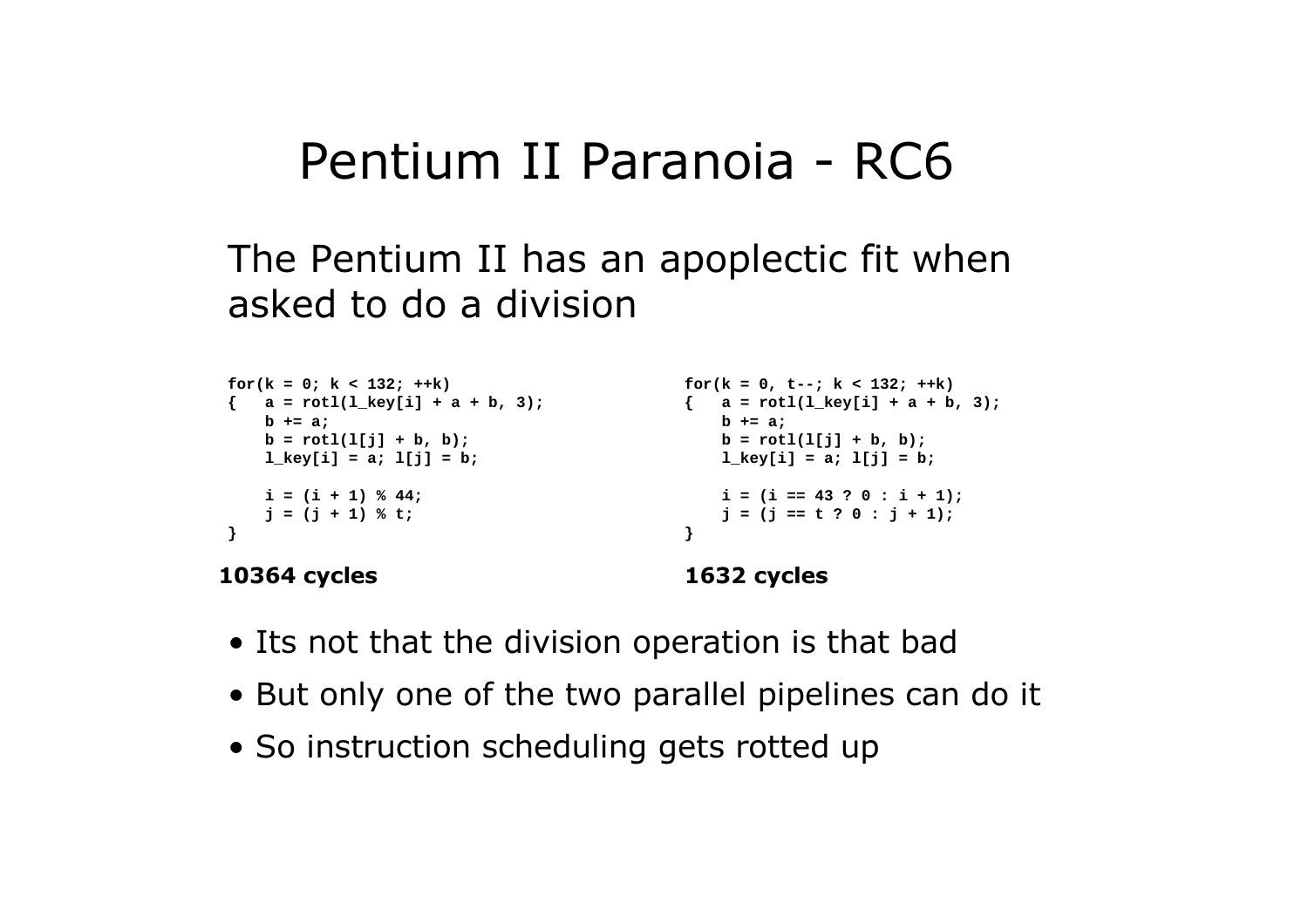# Pentium II - Register Renaming

```
#define byte(x, n)*(((byte*)\&x) + n)register, long word [out]
store
           register, byte [x + n]load
\cdots
```

```
#define byte(x, n)((byte)((x) > (8 * n)))\cdot .
           register, long word [out]
store
load
           register, long word [x]
r shift
           register, 8*n
```
- The left hand code sequence looks as if it should be faster since it only involves a single instruction, loading 1 byte
- That on the right loads 4 bytes and also has to perform a 32 bit shift operation
- But the right hand code is much faster because:
	- The PII can rename its visible registers using 40 invisible ones
	- The code on the right allows renaming because the new register value is unrelated to its previous value
	- The left hand code doesn't because the top three bytes of the old register value are still being used
	- Hence the code on the left often stalls one or both pipelines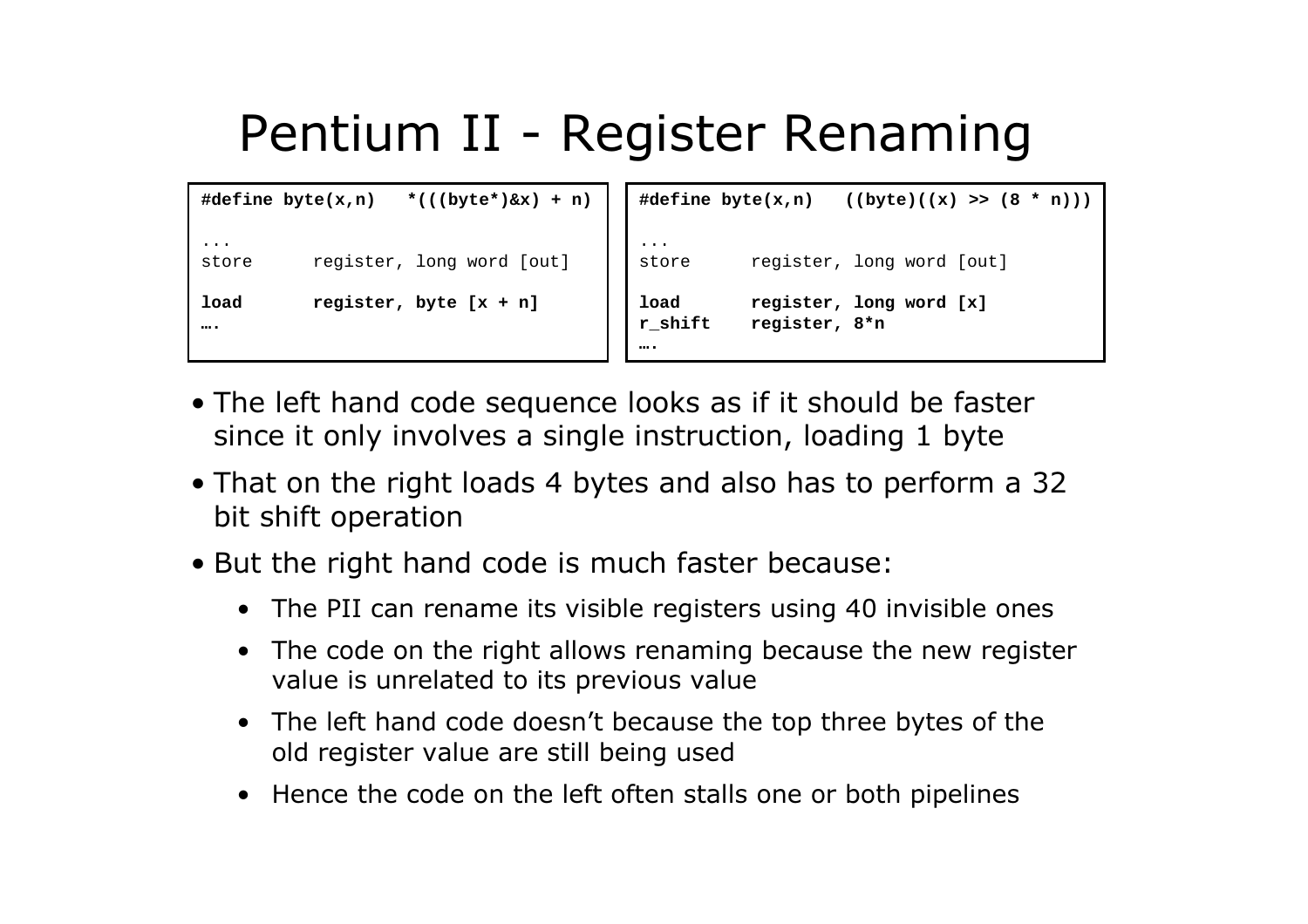#### Pentium II - The Data Cache - Serpent

- Organised in 32 byte blocks eight 32-bit words each
- One access in a block gets all 32 bytes into the cache
- Access to the other data items then comes almost 'free'

```
#define RND01(a,b,c,d,w,x,y,z)#define sb1(a,b,c,d,e,f,q,h){ register unsigned long t02, t03,
                                           t1 = -at04, t05, t06, t07, t08,
                                                                ; t2 = b \wedge t1;
           t10, t11, t12, t13, t16,
                                               t3 = a | t2 ; t4 = d | t2;
            t17, t01;t5 = c \land t3 ; q = d \land t5;
                                                 t7 = b \land t4 ; t8 = t2 \land q;
                                              t9 = t5 & t7 ; h = t8 ^ t9;
t01 = a\begin{bmatrix} d & f & f & 0 & 2 \end{bmatrix} = c \quad \land d \quad f\sim b : t04 = a \wedge c :
t03 =t11 = t5 \land t7; f = h \land t11;
t05 = a | t03; t06 = d & t04;
                                                 t13 = t8 & t11; e = t5 \land t13
t07 = t01 & t02; t08 = b | t06;
y = t02 ^ t05; t10 = t07 ^ t08;
                                          The Serpent encryption routine uses
t11 = t01 \land t10; t12 = y \land t11;
t13 = b & d ; z = ~ t10;
                                          eight S boxes such as the one shown
x = t13 \land t12; t16 = t10 | x ;
t17 = t05 & t16; w = c \land t17;
                                          here
\mathcal{F}
```
- With many C compilers the left hand code pulls in two cache blocks for EACH of the eight S boxes - 16 cache read/writes
- With the code on the right the whole encryption routine uses only two cache blocks
- This can improve Serpent speed by 10% or more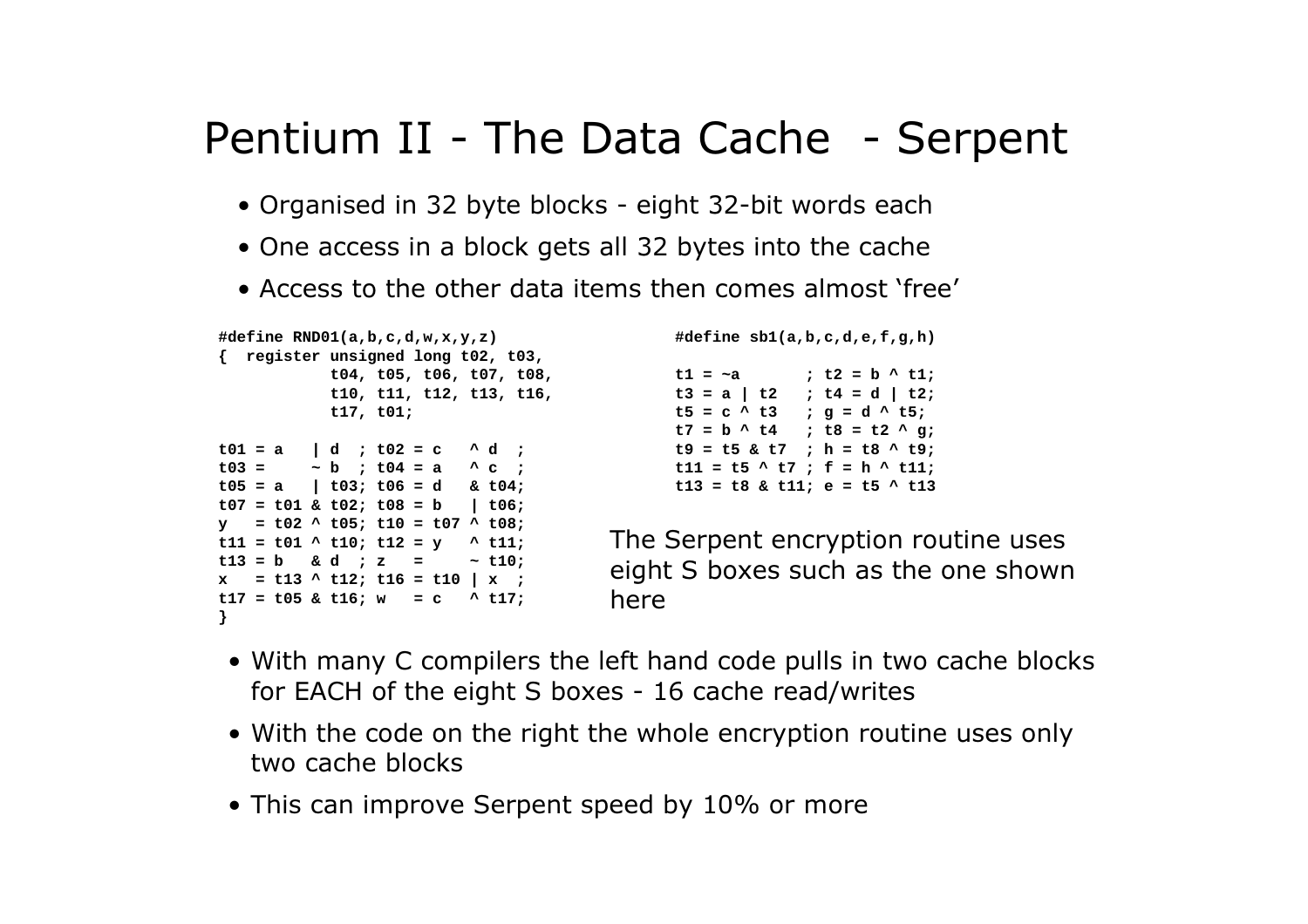#### The Serpent S Box Boolean Functions - I

• Boolean functions with 4 input bits (coding 0-15) and 4 output bits (again coding 0-15), e.g:

| $ $ Output $ 15 12 2 7 9 05 1011 111186161334$ |  |  |  |  |  |  |  |  |
|------------------------------------------------|--|--|--|--|--|--|--|--|

. We want a circuit with AND, OR and NOT gates which gives the specified output states for each of the specified input states:



• We want the 'minimum cost' circuit - the one with the fewest Boolean operations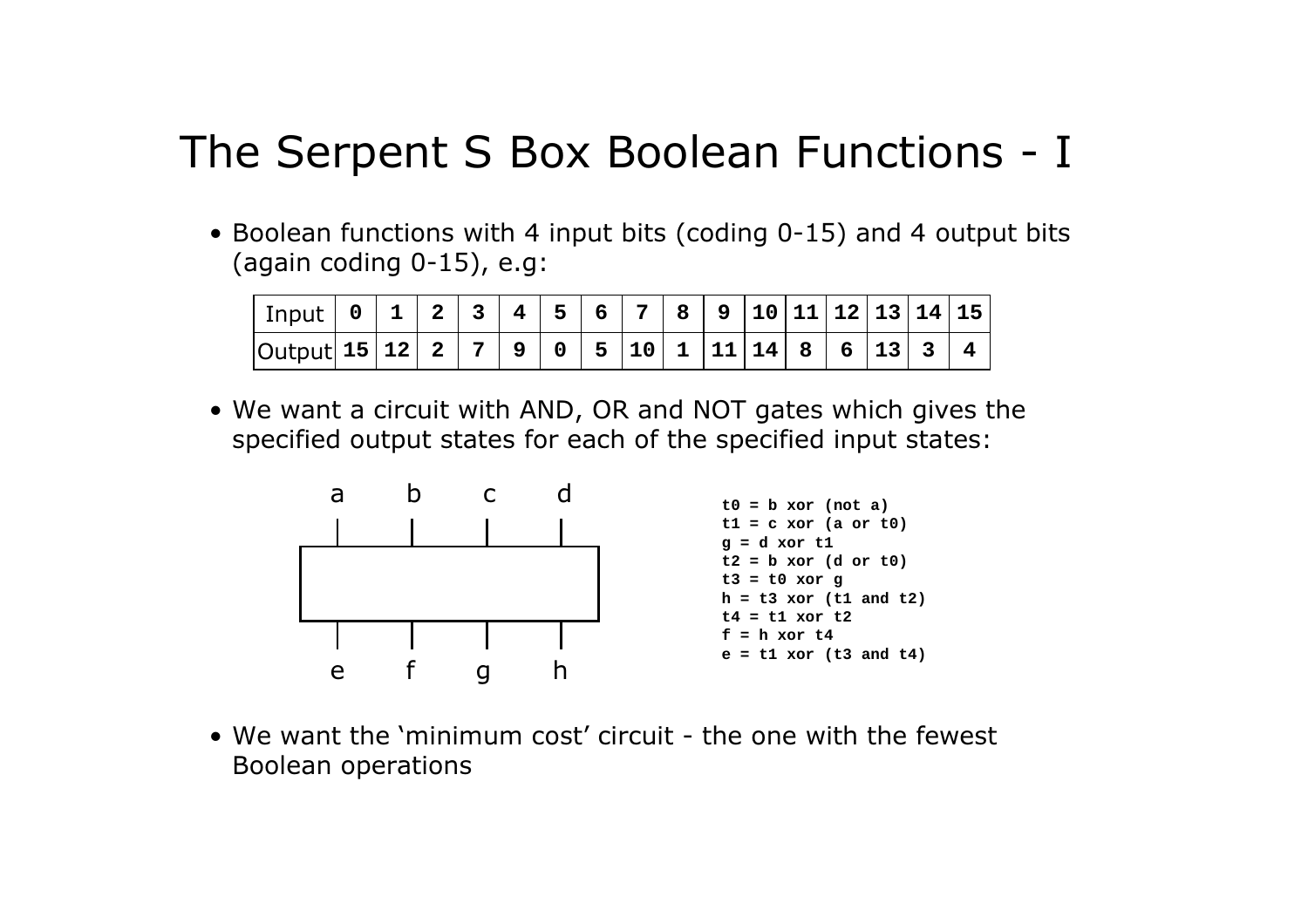### The Serpent S Box Boolean Functions - II

```
t[-4] = 1t[-3] = at[-2] = bstart list with 5
t[-1] = c'primitive' terms
t[0] = dt[1] = t[-4] xor t[-3]t[2] = t[-2] \land t[1]
t[3] = t[-3] | t[2]
t[4] = t[0] | t[2]t[5] = t[-1] ^ t[3]q = t[0] ^ t[5] - got one
t[7] = t[-2] \land t[4]
t[8] = t[2] ^ g
t[9] = t[5] & t[7]h = t[8] ^ t[9]
                     - got two
t[11] = t[5] \land t[7]
   f = h \wedge t[11]- got three
t[13] = t[8] & t[11]e = t[5] ^ t[13] - got all four!
```
- Start with an initial list of 5 'primitives'
- Use a recursive function that:
	- adds a binary term that is a combination of existing terms using AND, OR or XOR
	- for all combinations of existing terms and for each operator
	- checking if e, f, g or h have been matched
	- $\bullet$  if a match use this as a basis for a deeper recursion to match the remaining outputs
	- if no match add a recursion level
- This worked but it was painfully slow in finding improved S boxes
- After running it for several days on a 200 MHz PII, I had a couple of better S boxes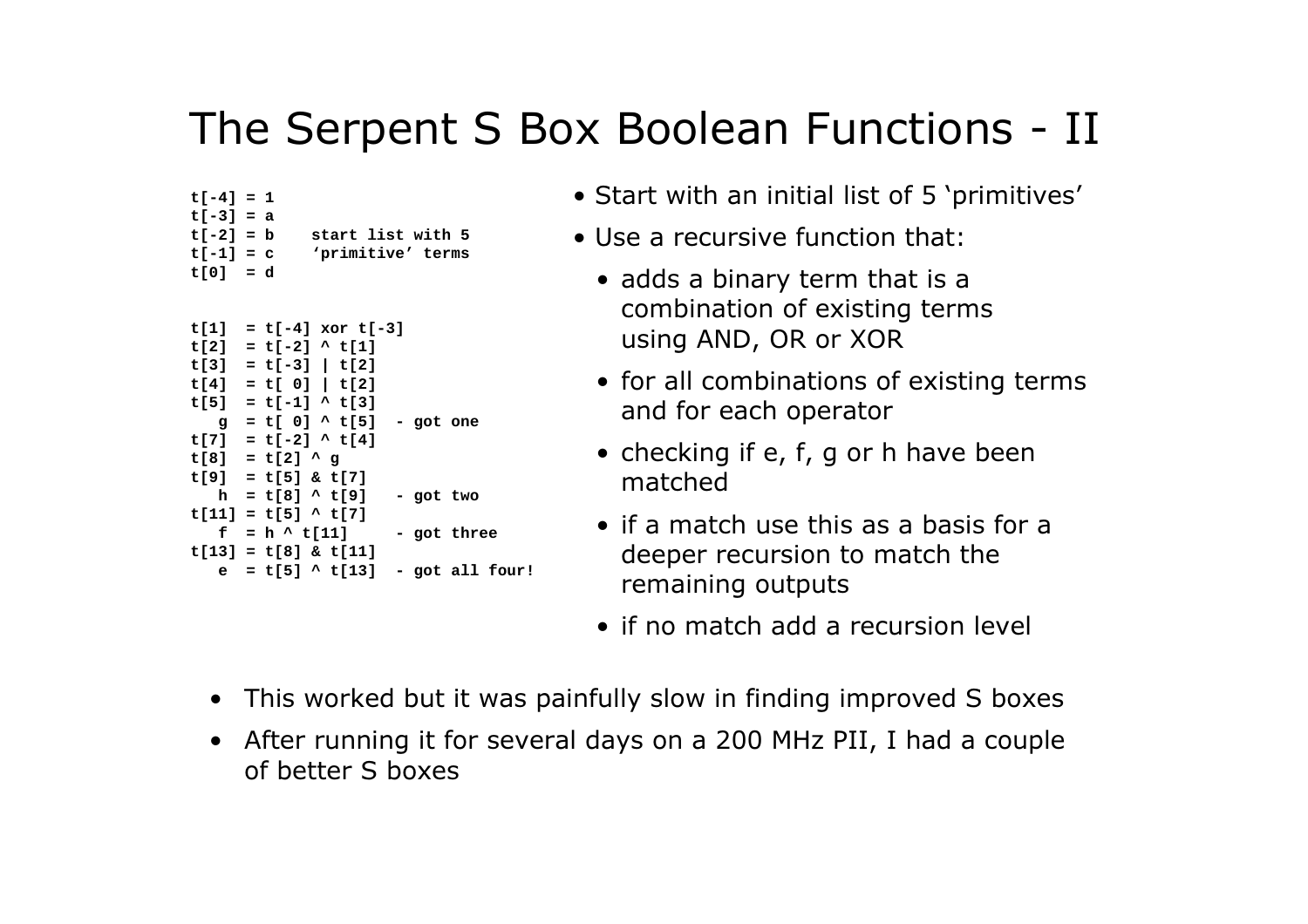### The Serpent S Box Boolean Functions - III

```
t[-4] = 1t[-3] = at[-2] = bstart list with 5
t[-1] = c'primitive' terms
t[0] = dt[1] = t[-4] xor t[-3]t[2] = t[-2] ^ t[1]t[3] = t[-3] | t[2]
t[4] = t[0] | t[2]t[5] = t[-1] \wedge t[3]g = t[0] ^ t[5] - got one
t[7] = t[-2] \land t[4]
t[8] = t[2] \wedge q
t[9] = t[5] & t[7]h = t[8] ^ t[9] - got two
t[11] = t[5] ^ t[7]f = h \wedge t[11]- got three
t[13] = t[8] & t[11]e = t[5] ^ t[13] - got four!
```
- Rather than checking if e, f, g or h have been matched,
- Check if the new term will combine with an existing list item to match e, f, g or h
- Pretty stupid since this involves a lot more work in the core of the recursive function!
- BUT it saves a level of recursion and pays off handsomely!
- Use limited processor power by preferring depth first recursion - build on existing partial solutions rather than looking for new partials
- I get good results by running my PII over a weekend, reducing the average S box function by about 1.5 Boolean terms
- This gets Serpent to 25 megabits/second on the PII reference platform
- All then goes quiet for a couple of months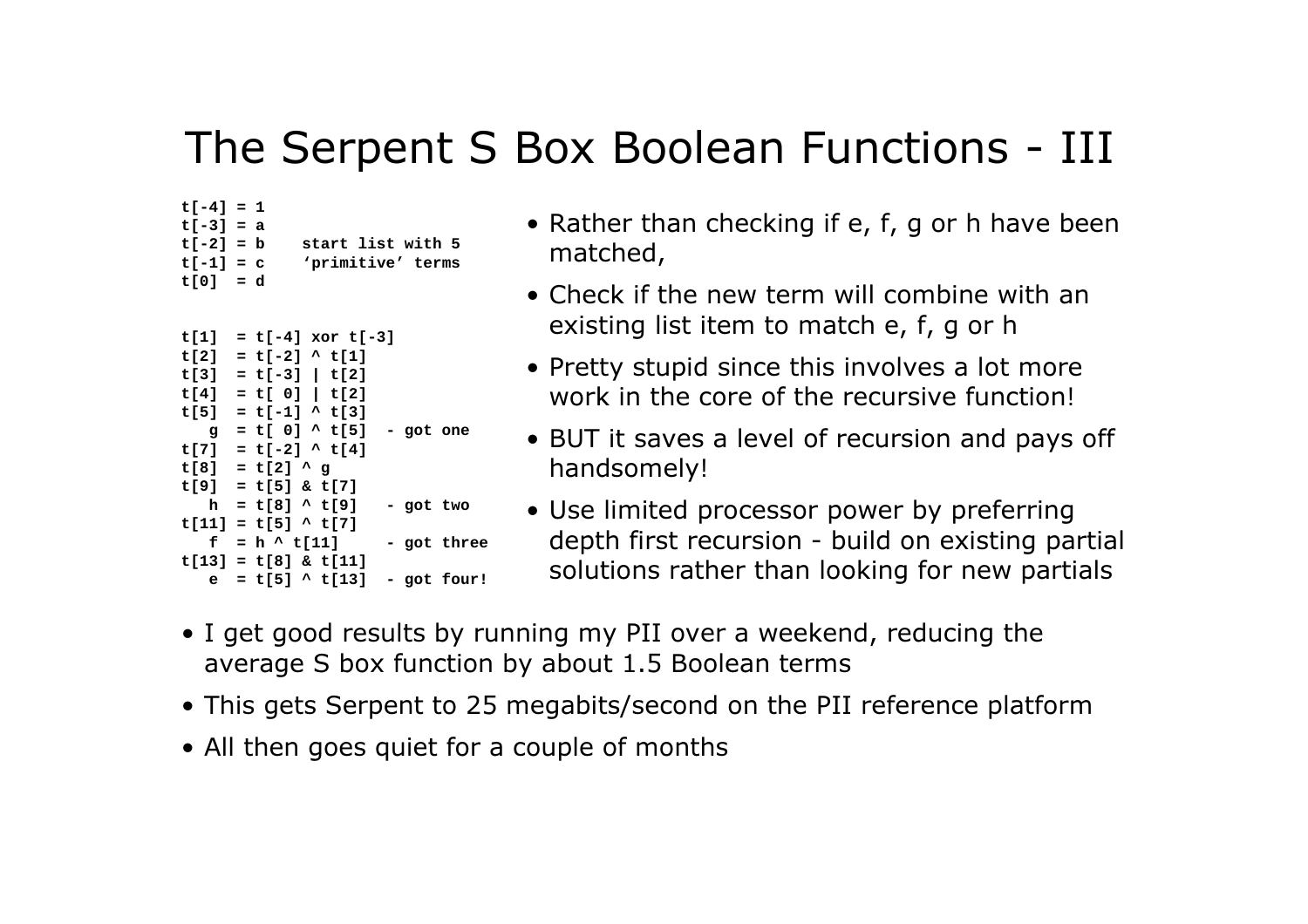## The Serpent S Box Boolean Functions - IV

- Ross mentions in passing on the 'UKCRYPTO' mailing list that I have improved Serpent's performance
- Several people email to ask how I did this. This includes Sam Simpson (of SCRAMDISK fame)
- Sam offers to run my program on some high capacity servers that he has access to and which lie mostly dormant at night and at weekends
- He tries and fails (at this stage there is no way any sane person can drive my program)
- I improve my program and convert it to run a width first search (not expecting any results because of the search depth this will need)
- Over about a week just before Christmas we get many new S box functions including two with only 14 terms.
- The new functions get Serpent to nearly 27 megabits/second
- So a combination of cache and Boolean function optimisations have improved Serpent speed by around 15%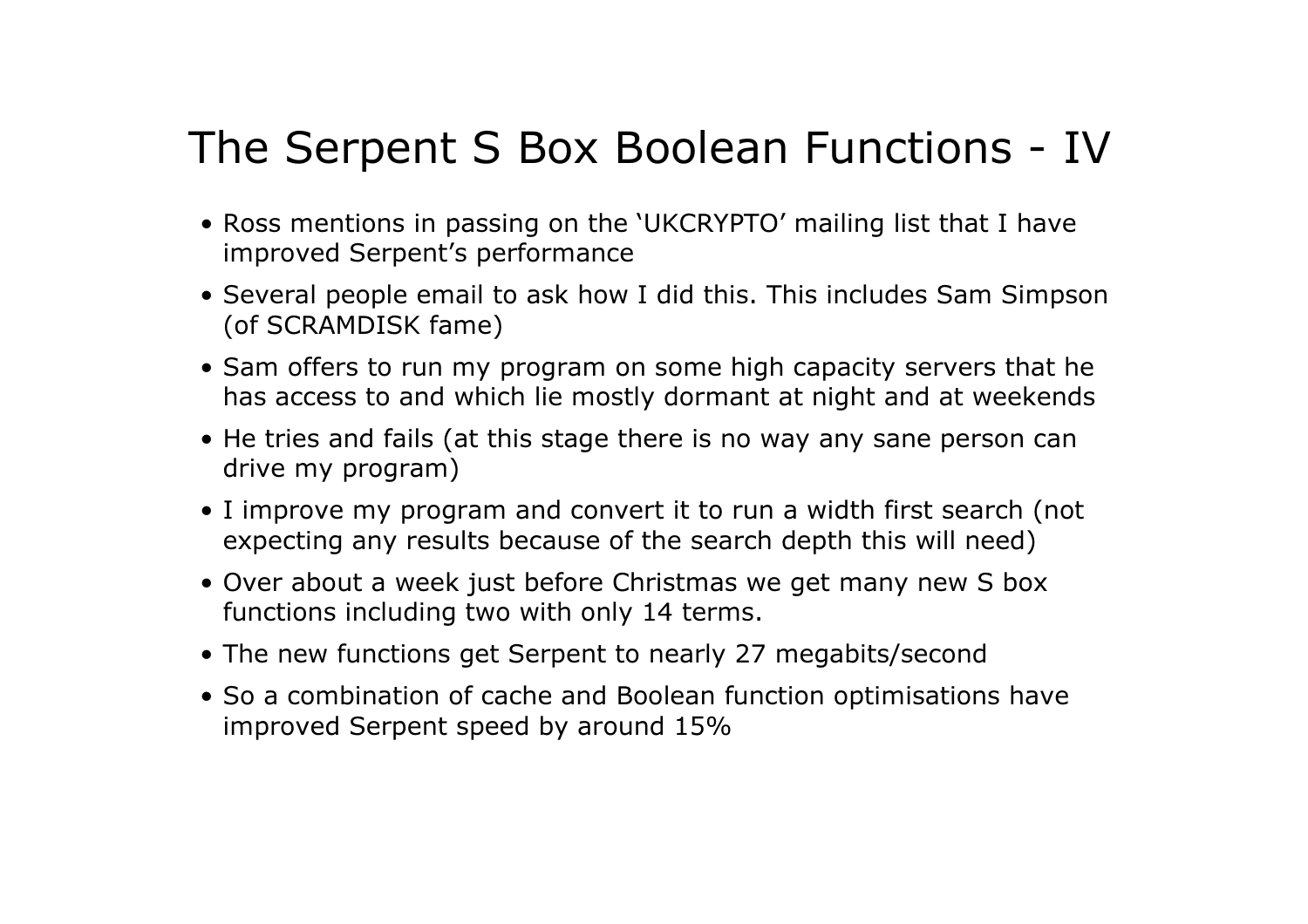## AES Candidate Performance - I

|                               | RC <sub>6</sub> | Rijndael   | <b>MARS</b> | <b>Twofish</b> | <b>CRYPTON</b> | <b>CRYPTON v1</b> | <b>CAST</b> | E2             |
|-------------------------------|-----------------|------------|-------------|----------------|----------------|-------------------|-------------|----------------|
| Key Setup (128)               | 1632            | 305:1389   | 4316        | 9376           | 531:1369       | 744:1270          | 4333        | 9473           |
| <b>Encryption speed (128)</b> | 94.8            | 68.4       | 69.4        | 67.5           | 54.1           | 53.8              | 40.4        | 37.3           |
| Decryption speed (128)        | 113.3           | 72.7       | 68.1        | 66.5           | 54.1           | 54.5              | 40.4        | 37.0           |
| Mean speed (128)              | 103.2           | 70.2       | 68.7        | 67.0           | 54.1           | 54.1              | 40.4        | 37.2           |
|                               |                 |            |             |                |                |                   |             |                |
|                               | <b>Serpent</b>  | <b>HPC</b> | <b>DFC</b>  | <b>SAFER</b>   | <b>LOKI</b>    | <b>FROG</b>       | <b>DEAL</b> | <b>MAGENTA</b> |
| Key Setup (128)               | 2402            | 120749     | 7166        | 4278           | 7430           | 1416182           | 8635        | 30             |
| <b>Encryption speed (128)</b> | 26.9            | 17.9       | 15.6        | 14.9           | 12.0           | 10.6              | 10.9        | 3.9            |
| Decryption speed (128)        | 28.0            | 16.0       | 15.4        | 15.0           | 11.7           | 11.5              | 10.8        | 3.9            |
| Mean speed (128)              | 27.4            | 16.9       | 15.5        | 14.9           | 11.8           | 11.0              | 10.9        | 3.9            |

- Values are for the 200 MHz PII Reference Platform
- The compiler is Microsoft VC++ used in a pragmatic way
- Sensible non-ANSI optimisations (e.g. rotates) have been used
- Byte order inversion costs are not included
- Key set-up is in cycles, encryption/decryption in megabits/second
- . Consistent code style, using no (overly) obscure techniques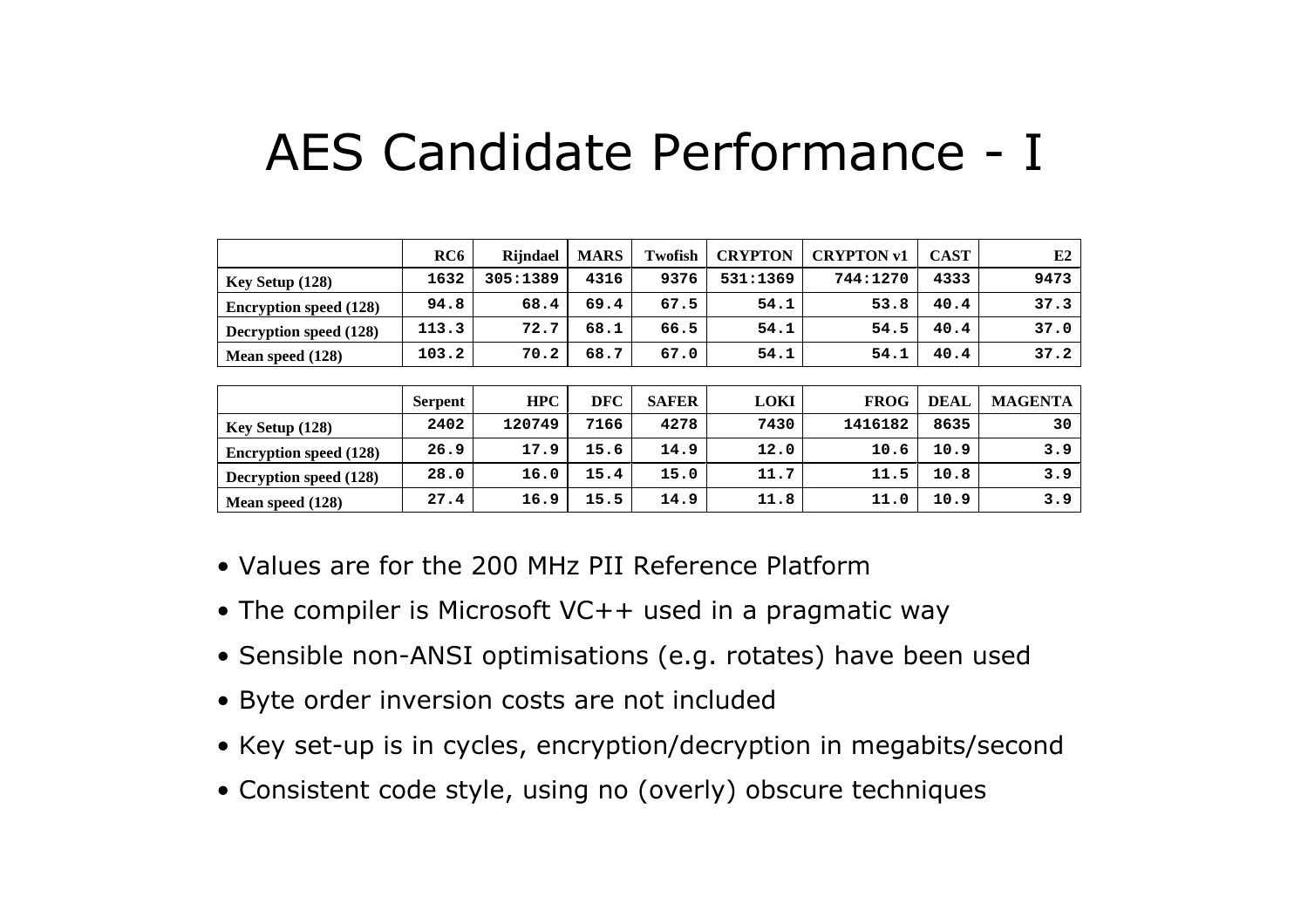## AES Candidate Performance - II

• Ranking of AES candidates for encrypting 1 block (16 bytes)

Rijndael CRYPTON RC<sub>6</sub> **SAFER MAGENTA** Serpent **MARS CAST** 

• Ranking of AES candidates for encrypting 256 blocks (4096 bytes)

RC<sub>6</sub> Rijndael **MARS** Twofish **CRYPTON CAST**  $E2$ Serpent

• Ranking of AES candidates for bulk encryption (> 100000 bytes)

|  | <b>MARS</b> | Rijndael <sup>1</sup> |  | Twofish CRYPTON CAST |  |  | Serpent |
|--|-------------|-----------------------|--|----------------------|--|--|---------|
|--|-------------|-----------------------|--|----------------------|--|--|---------|

- Caveats:
	- The Twofish version optimised for bulk encryption is used throughout
	- A different version would perform much better at low block counts
	- Byte order conversion costs are omitted for CAST, Serpent & SAFER